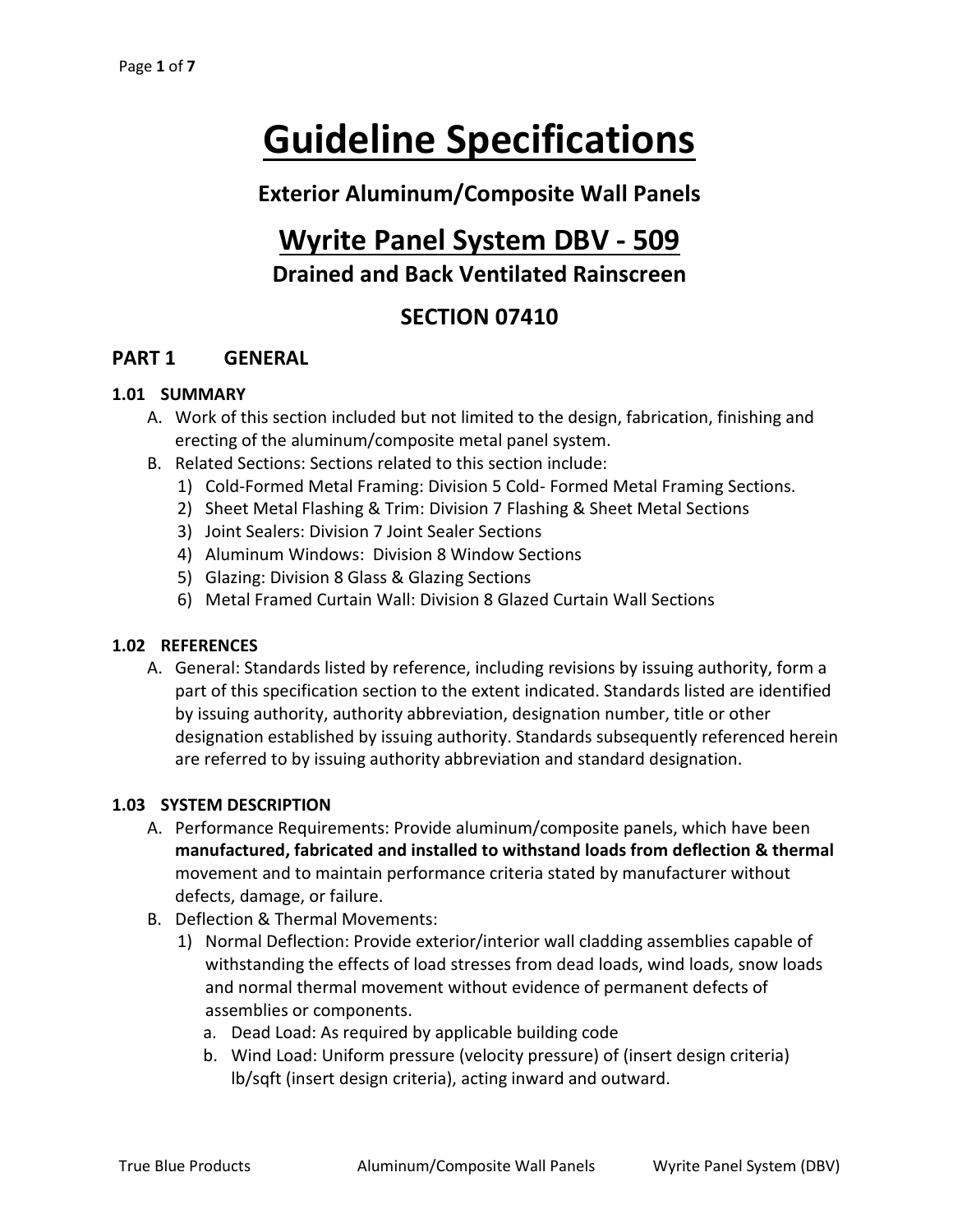- 2) Anchor Deflection at connection points of framing members to anchors. Anchor deflection in any direction not to exceed 1/16" (1.6mm).
- 3) Thermal Movements: Allow for free horizontal and vertical movement, due to expansion & contraction of components.
	- a. Buckling, opening of joints, undue stress on fasteners, failures of sealant, or any other detrimental effects of thermal movement will not be permitted.
	- b. Fabrication, assembly, and erection procedures shall take into account the ambient temperature at the time of the respective operation.

#### **1.04 SUBMITTALS**

- A. Product Data: Include construction details, material descriptions, dimensions of individual components and profiles, and finishes for each type of metal wall panel and accessory.
- B. Shop Drawings: Submit shop drawings showing layout; details of edge conditions; joints; panel profiles; corners; and product components, including finish, color &texture, anchorage and attachment system. Distinguish between factory and field assembled work.
	- 1) Include details showing thickness and dimensions of the various systems parts, fastening and anchoring methods; locations of joints and the location and configuration of joints necessary to accommodate thermal movement.
	- 2) For installed products indicated to comply with design loads, include structural analysis data signed and sealed by the qualified Professional Engineer responsible for the preparation.
- C. Sample showing finish, color and texture.
	- 1) Selected Samples: Manufacturer's color chart or chips illustrating full range of colors, finishes and patterns available for aluminum/composite panels with factoryapplied finishes.
	- 2) Include separate sets of finish samples of aluminum substrate, not less than  $3'' \times 3''$ (76mm x 76mm), of each color and finish selected, to obtain color approval.
- D. Quality Assurance Submittals:
	- 1) Include test reports for air infiltration, water penetration and structural performance.
	- 2) Designed Systems installation instructions.
	- 3) Closeout Submittals: Submit warranties specified elsewhere in this section.

#### **1.05 QUALITY ASSURANCE**

- A. Qualifications:
	- 1) Installers experienced in performing work of this section have specialized in the work similar to that required for this project.
	- 2) Manufacturer/Fabricator capable of providing field service representation during construction.
		- a. Company with a minimum of five years of continuous experience manufacturing/fabricating panel system or the type specified.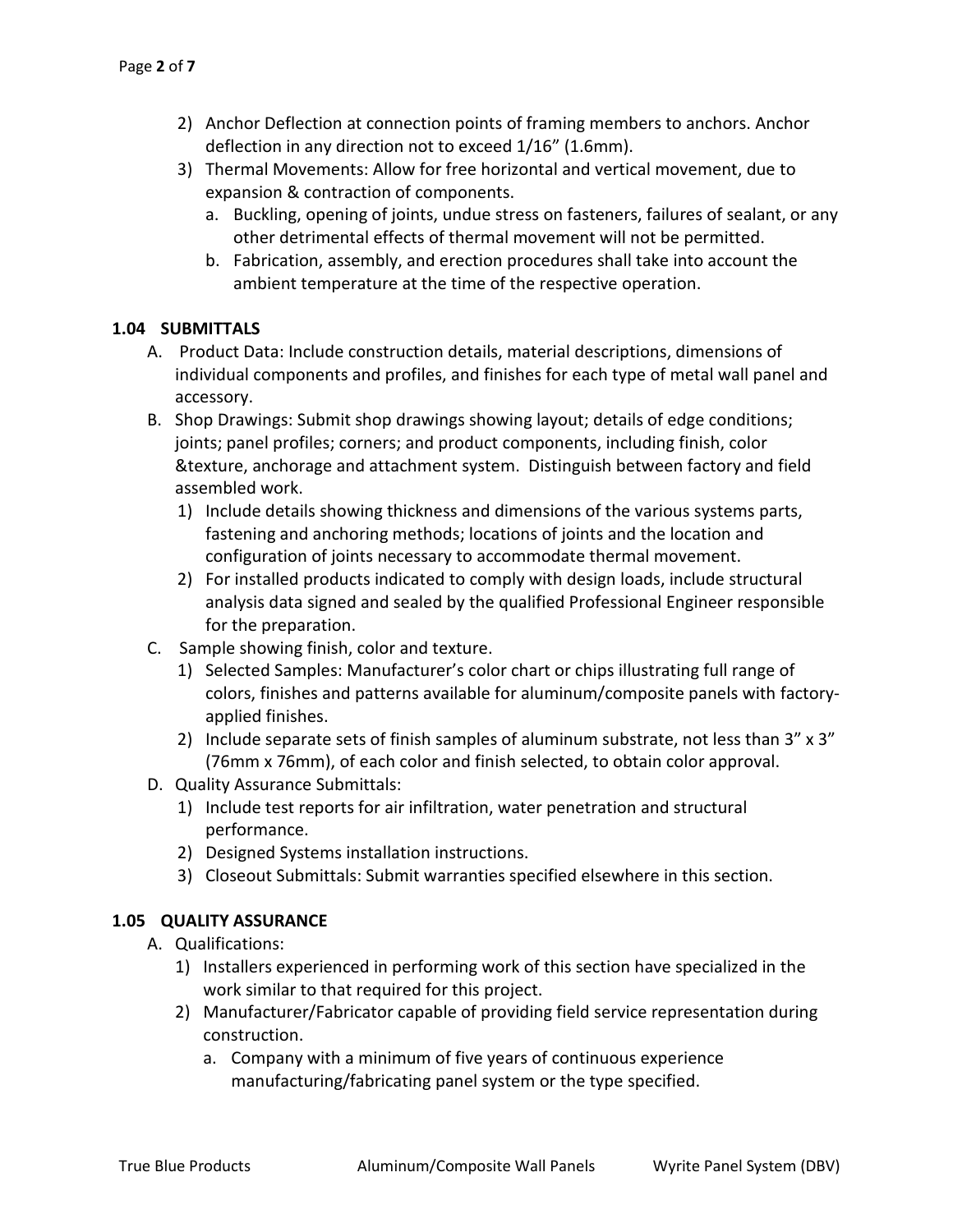- b. List of five other projects of similar size, including approximate date of installation and name of Architect of each.
- B. Conduct pre-installation meeting to verify project requirements, substrate conditions, weather proofing, flashing, installation instructions and warranty requirements. Field Quality Control: Comply with systems manufacturer's recommendations and guidelines.

#### **1.06 DELIVERY, STORAGE & HANDLING**

- A. Comply with Division 1 Product Requirements Sections.
- B. Comply with manufacturer's/fabricator's ordering instructions and lead times. Requirements to avoid construction delays.
- C. All materials under this section shall be delivered with the identification label intact, and be packaged, boxed wrapped in manufacturer's/fabricator's original, unopened, undamaged containers or be otherwise protected to assure complete protection from reasonable damage during shipment, storage, and handling.
	- 1) Protect finish of panels by applying PVC removable plastic film. This film must be removed immediately after installation to avoid prolonged exposure to direct sun light.
	- 2) Protect Aluminum/Composite wall panels against transportation damage. Provide marking/labeling to identify components consistently with drawings.
	- 3) Exercise care in unloading, storing, and installing panels to prevent bending, warping, twisting and surface damage.
- D. Materials shall be stored in enclosed spaces, above ground, under protective covers. Extreme care shall be taken to avoid contact with moisture, condensation, or materials which might cause staining, such as lime, cement, fresh concrete, or chemicals.
- E. Storage and Protection: Store materials protected from exposure to harmful weather conditions and at temperature condition recommended by the manufacturer/fabricator.
	- 1) Store panels in well ventilated space out of direct sunlight.
		- a. Protect panels from moisture & condensation with tarpaulins or other suitably ventilated weather tight covering.
		- b. Slope panels to ensure positive drainage and prevent water accumulation.
		- c. Do not store panels in any space where ambient temperatures can exceed 120°F (49°C).
	- 2) Avoid Contact with any other material that might cause staining, denting, scratching or other surface damage.
	- 3) To prevent adhesive transfer to finish, Exterior Aluminum/Composite Wall Panels must not be stored for prolonged periods of time, be stored in direct sunlight, or be subjected to high heat prior to installation.

#### **1.07 PROJECT CONDITIONS**

A. Field measurements: Verify actual measurements and openings by field measurement before fabrication. Show recorded measurements on shop drawings. Coordinate field measurements and fabrication schedules with construction team to avoid delays.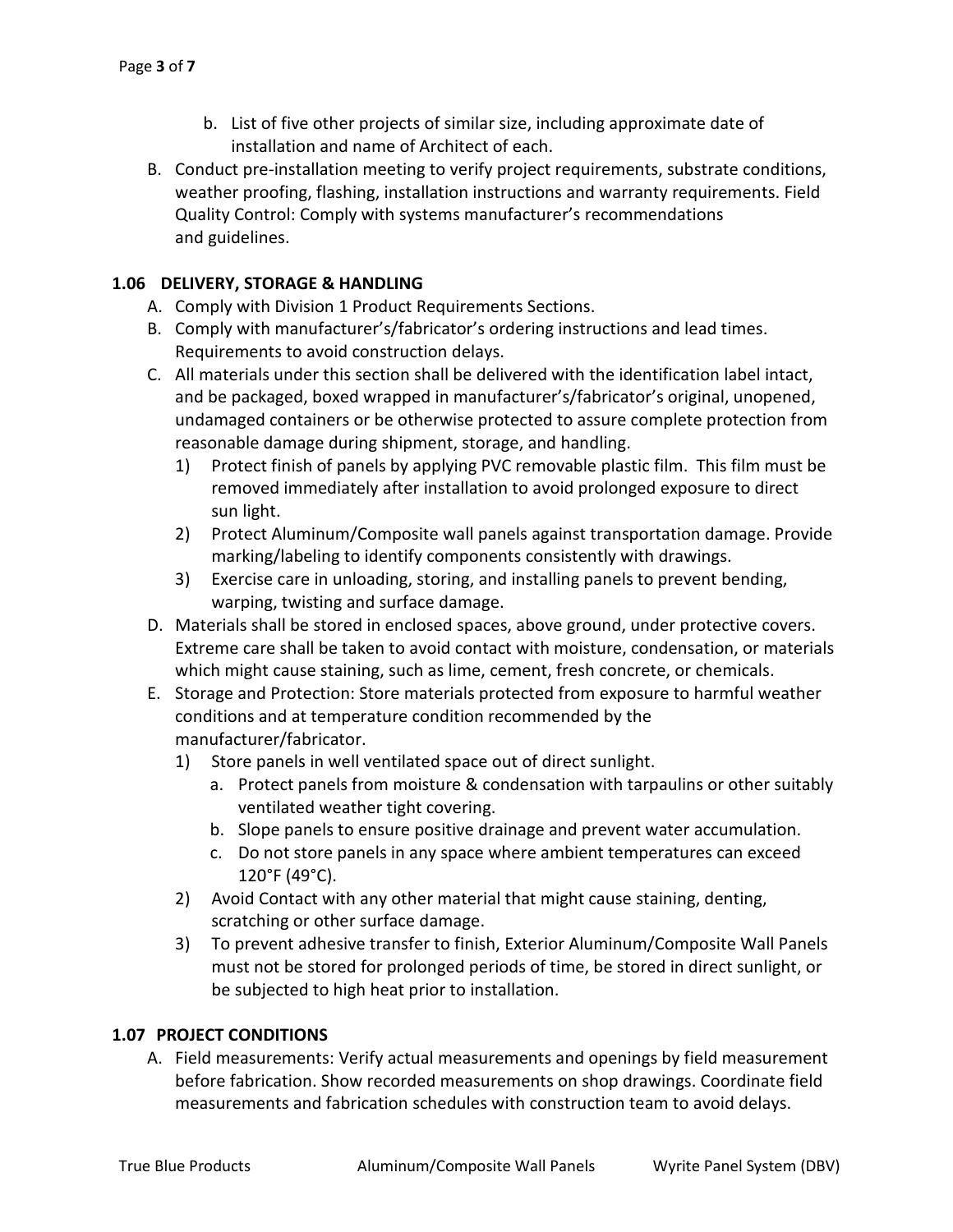1) System must have base extrusions that can be planed on the wall directly over the weatherproofing and be flashed during or prior to field measurements. This allows protection of the weatherproofing during the panel fabrication process. Measurements can be taken from these installed base extrusions to provide accurate panel dimensions. This also allows the precise placement of centerline joints to adjacent material such as; curtainwall mullions, concrete panel joints and other design features.

#### **1.08 WARRANTY**

- A. Project Warranty: Refer to Contract Documents for project warranty provisions.
- B. Manufacturer's Warranty (MCM): Submit, for Owner's acceptance, MCM manufacturer's standard warranty document executed by authorized company official.
	- 1) Warranty shall be for finish and product performance.
- C. Panel System Fabricator's Warranty: Submit, for Owner's acceptance, Fabricator's workmanship warranty document executed by authorized company official.

#### **PART 2 PRODUCTS**

#### **2.01 ALUMINUM/COMPOSITE PANEL SYSTEM**

- A. True Blue Products -Wyrite DBV-509 Rainscreen Panel System
	- 1) Contact: 3530 E Atlanta Ave, Phoenix AZ ,85040 Phone (602) 581-5299 Website: www. [www.trueblueproducts.net](http://www.trueblueproducts.net/)  Email: [info@trueblueproducts.net](mailto:info@trueblueproducts.net)
- B. System must not include aluminum extrusions in outer frame.
	- 1) System must allow for any damaged or defective panel to be removed and replaced without removing adjacent panels.
- C. System must utilize Stainless steel panel clips to attach to the wall substrate,
- D. System must allow for future replacement of panels without removing base panels.
- E. System must have stiffeners mechanically fastened to the stainless steel wire clips for panel integrity.
- F. System must be able to accommodate using .090" Aluminum Plate, .125" Aluminum Plate, 3mm MCM, 4mm MCM and or 6mm MCM.
- G. Attachment Extrusions:
	- 1) All system extrusions to be alloy 6063-T-6
	- 2) Base and starter extrusions as required planed plumb level and true per system requirements.
	- 3) Frame extrusions mechanically attached to panel.
- H. Stiffeners:
	- 1) Alloy 6063-T-5
	- 2) Stiffener to be 1" x 1" x 1/8" Aluminum tube or equal structural qualities.
	- 3) Spaced as required for flatness and or per PE calculations if required. Minimum 24" OC.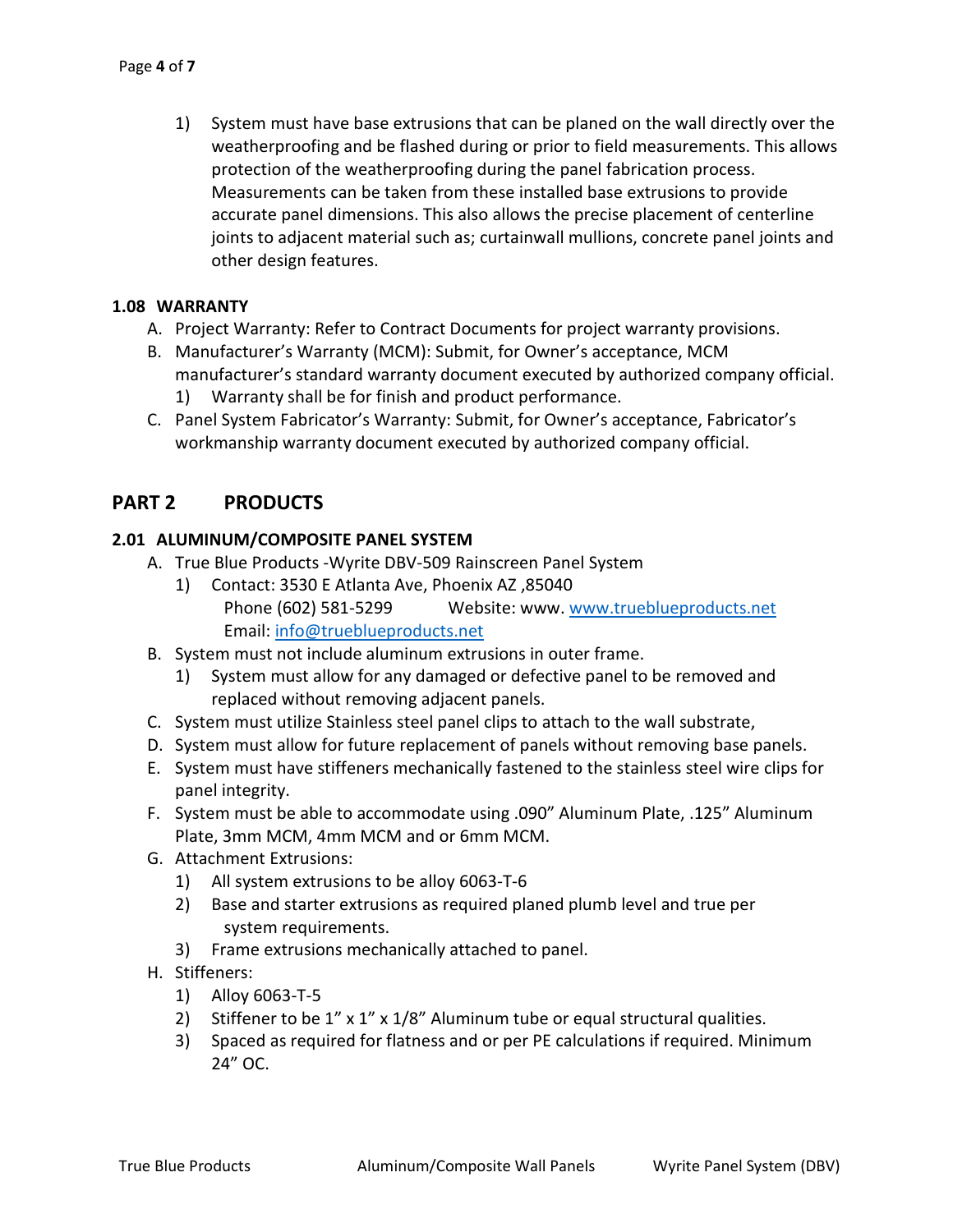4) Attached with mechanical fasteners to stainless steel wire clips and fastened to back of panel with 3MVHB G16 double sided tape

#### **2.02 COMPOSITE METAL PANEL MATERIALS**

- A. Composite Metal Panels: Refer to all manufacturer's product specifications.
	- 1) Core: Thermoplastic material that meets performance characteristics specified when fabricated into composite assembly.
	- 2) Face Sheets: Aluminum alloy or another specified metal, minimum .020" (.51mm) thick as follows:
		- a. Coil coated with specified high-performance finish.
		- b. Thermally bonded in continuous process without glues or adhesives to core material.
	- 3) Bond Integrity: Tested for resistance to delamination as follows:
		- a. Bond Strength: 1,500 psi (10.3 mpa) minimum, per ASTM C 297.
		- b. Peel Strength: 33.6 inch-lb/inch (150 N-m/m) minimum, per ASTM D 1781.
		- c. No Change in bond performance after eight hours of submission in boiling water and after 21 days of immersion in water at 70°F.
	- 4) Fire Performance for both 4mm and 6mm
		- a. Flame Spread: 0, when tested per ASTM E84
		- b. Smoke Developed: 10 maximum, when tested per ASTM E84
		- c. Surface Flammability: Pass when tested per modified ASTM E108
	- 5) Production Tolerances:
		- a. Width: +/- 0.08"/3ft (+/- 1mm/m)
		- b. Length: +/- 0.08"/3ft (+/- 1mm/m)
		- c. Thickness: +/- 0.08" (+/-0.2mm for 4mm Panels, +/- 0.012" (+/- 0.3mm) for 6mm panels
		- d. Bow: Maximum 0.8% length or width
		- e. Squareness: Maximum 0.2" (5.1mm)
		- f. Edges of sheet shall be square and trimmed with no displacement of aluminum sheet or protrusion of core material
	- 6) Panel Thickness: Material thickness 3mm,4mm or 6mm for standard PE core and or 4mm Fire-Rated (FR) core as specified based on application, core composition and local building codes.

#### **2.03 ACCESSORIES**

A. General: Installer is to supply standard accessories including fasteners, clips, anchorage devices, shims, backer rods and sealants.

#### **2.04 RELATED MATERIALS**

A. General: Refer to other related section(s) regarding related materials, including coldformed metal framing, flashing and trim, joint sealer, aluminum windows, glass & glazing and curtain walls.

#### **2.05 FABRICATION**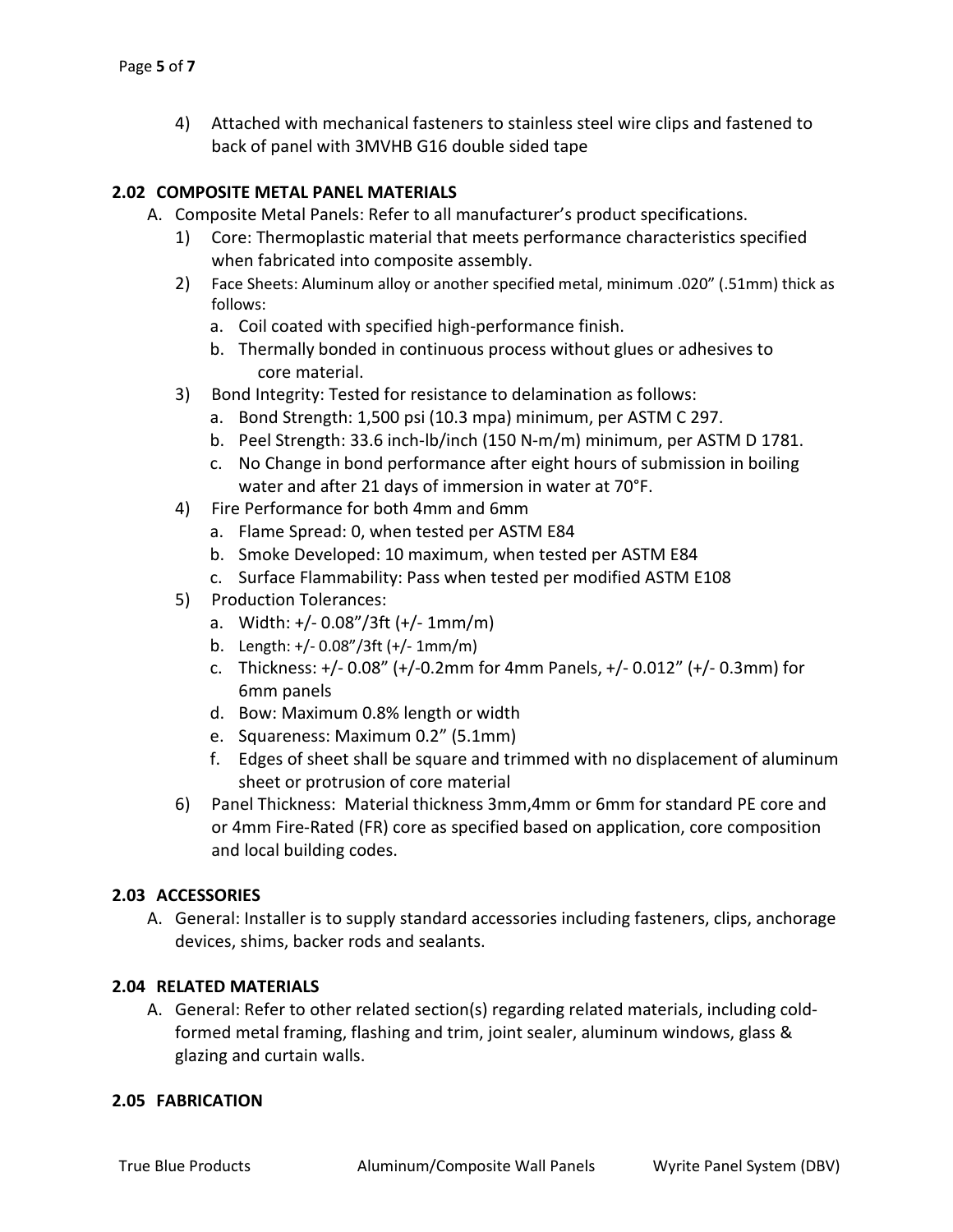- A. General: Shop fabricate to size and joint configurations indicated on the shop drawings and or placement of base extrusions if wall and surrounding conditions differ from approved shop drawings
- B. Form panel lines, breaks and angles to be sharp and true, with a surface that is free from warp or buckle.
	- 1) Fabricate with sharply formed edges, with no displacement of aluminum sheet or protrusion of core
- C. All panels to be shop fabricated per the system fabrication manual.

#### **2.06 FINISHES**

A. Factory Finish: Per AAMA 2605 if coil coated with Fluoropolymer resinbased coatings.

#### **PART 3 EXECUTION**

#### **3.01 PANEL SYSTEM'S/MANUFACTURER'S INSTRUCTIONS**

A. Compliance: Comply with panel system's/manufacturer's product data, including technical bulletins, fabrication manuals, installation instructions and product(s) carton instructions.

#### **3.02 EXAMINATION**

A. Site Verification of Conditions: Verify substrate conditions, which have been previously installed under other sections, are acceptable product installation.

#### **3.03 PREPARTION**

A. Adjacent Surfaces Protection: Protect adjacent work areas and finish surfaces from damage during product installation.

#### **3.04 INSTALLATION**

- A. General:
	- 1) Install panels plumb, level and true, in compliance with Panel System's/Manufacturer's recommendations.
	- 2) Anchor panels and base extrusions securely in place in accordance with approved shop drawings and or stamped PE calculations.
	- 3) Comply with Section 07900 for installation of joint sealers.

#### **3.05 ADJUSTING**

- A. Repair panels with minor damage so those repairs are not discernable at a distance of 120" (10'-0" or 3.1m)
- B. Remove and replace panels damaged beyond repair per Panel System's replacement instructions.
- C. Remove protective film immediately after installation of panels to avoid prolonged exposure to sunlight.